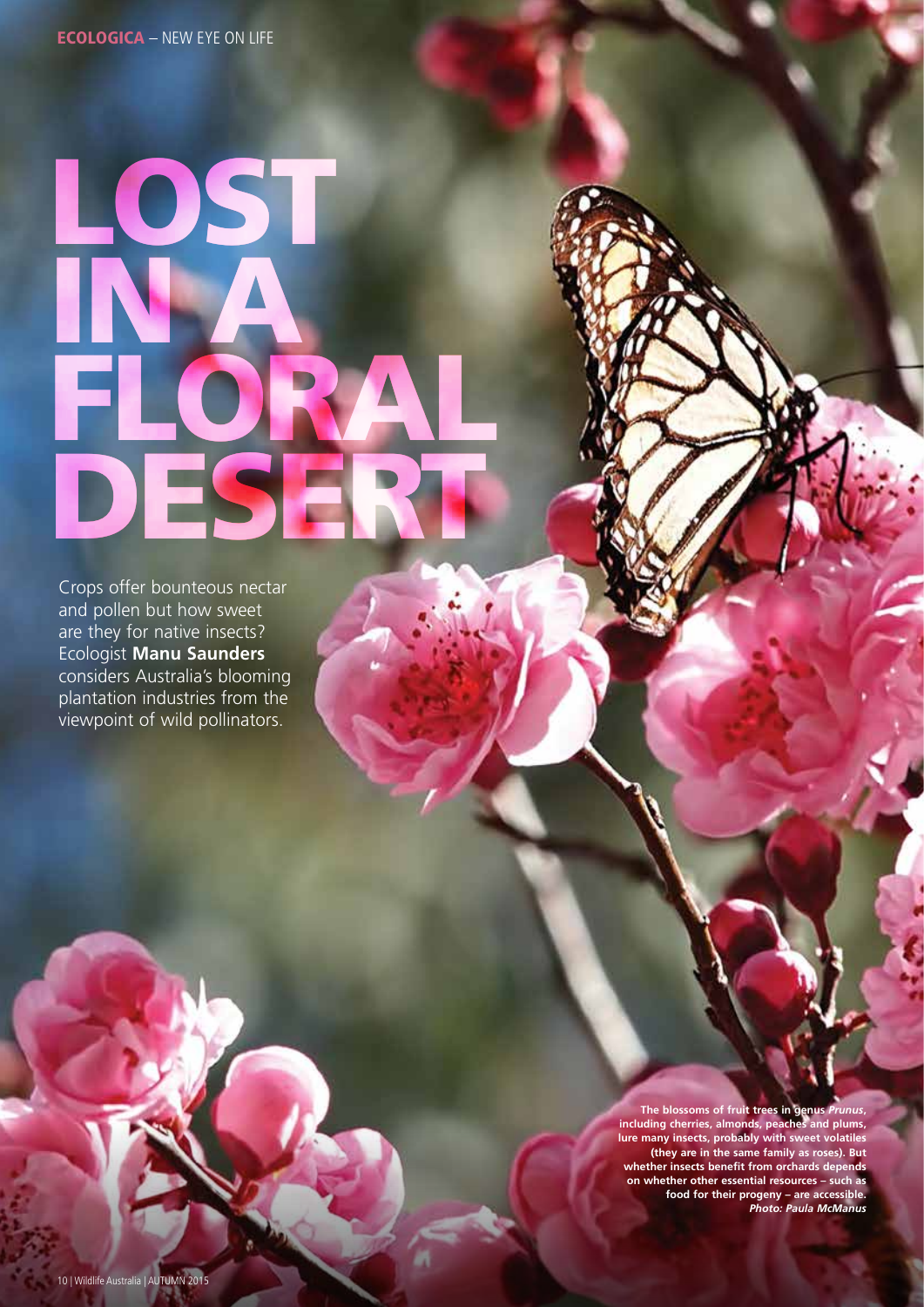

**Because mass-flowering monocultures, like canola fields and almond plantations, are a fairly recent addition to Australia's agricultural regions, there is still much to learn about their long-term ecological consequences.**

**By offering a short-lived bonanza of nectar and pollen, a canola crop could be a trap for native insects by luring them to nest far from resources needed by their young. It might also entice wild pollinators away from native plants reducing their chances of fertilisation.** *Photo: Bruce Hood*

**M**ass-blooming crops create a glorious vista, and it's easy to assume that bees and other pollinators love it as much as we do. It's true that peak bloom in crops attracts many pollinators – how could they resist? – but the flowers last only a few weeks, after which the field becomes a floral wasteland.

This short-lived surplus of blossom can betray pollinators that build nests deep inside the field. If no resources are available within flying distance when the next generation emerges, they will not survive.

The attraction of these crops can also be detrimental for native plants nearby that miss out on pollination because their neighbours are getting all the attention. This has been called the Circe Principle, after the seductress in Homer's epic poem who waylaid Odysseus on her island, keeping him from his true course.

Because mass-flowering monocultures, like canola fields and almond plantations, are a fairly recent addition to Australia's agricultural regions, there is still much to learn about their longterm ecological consequences.

## **Wild pollinators**

European honey bees are the favourite crop pollinators because they are easily managed. Yet, around Australia, thousands of wild insect species pollinate crops for 'free'. The challenge for conservation is that these wild pollinators can only be managed indirectly, by ensuring suitable habitat and resources are available to sustain long-term populations.

Australia has nearly 2000 native bee species, some of which,

like the stingless sugarbag bees, can be managed as working pollinators. There are also more than 400 butterflies and a few thousand wasp, fly, moth, beetle and ant species. Not all are dedicated pollinators. Flowers may be a minor source of food in their adult diet if they mainly prey on or parasitise other insects. Sadly, pollinating insects commonly regarded as pests, like blowflies or sawflies, are rarely acknowledged to have a positive side.

Non-bee pollinators are often overlooked in agriculture, where efficiency trumps effectiveness. Although some flies, sawflies and others carry a lot of pollen grains, sometimes more than bees, they are considered less efficient pollinators because they visit flowers less frequently, so their pollination services can't be guaranteed.

Yet these 'hobbyists' can be just as important for pollination as the very efficient 'career' bee pollinators. Many studies have found that crop yields are higher when multiple insect species visit flowers. This is more than simple maths. Different insects may pollinate different parts of a plant – in Californian almond plantations, honey bees showed a preference for the top section of trees while wild pollinators visited the lower parts. And in some crops, honey bees are more likely to switch between male and female flowers (and achieve fertilisation) after encountering another type of insect on a flower than if they encounter another honey bee. This type of competition between species is common in natural ecosystems, and greatly increases the chances of cross-pollination for plants. In monoculture crops where wild pollinators are few and far between, honey bees can usually forage on a single flower for as long as they like.



**Agricultural reliance on just one type of bee, the introduced European honey bee (shown left on canola) could be undermining profits as well as biodiversity. Maintaining native bush to sustain a diversity of pollinators, such as the native** *Homalictus* **bee (shown right on canola) could enhance crop yields by increasing rates of cross-pollination.** *Photos: Tess Peni / Truelove Studios (left), Laurence Sanders (right)*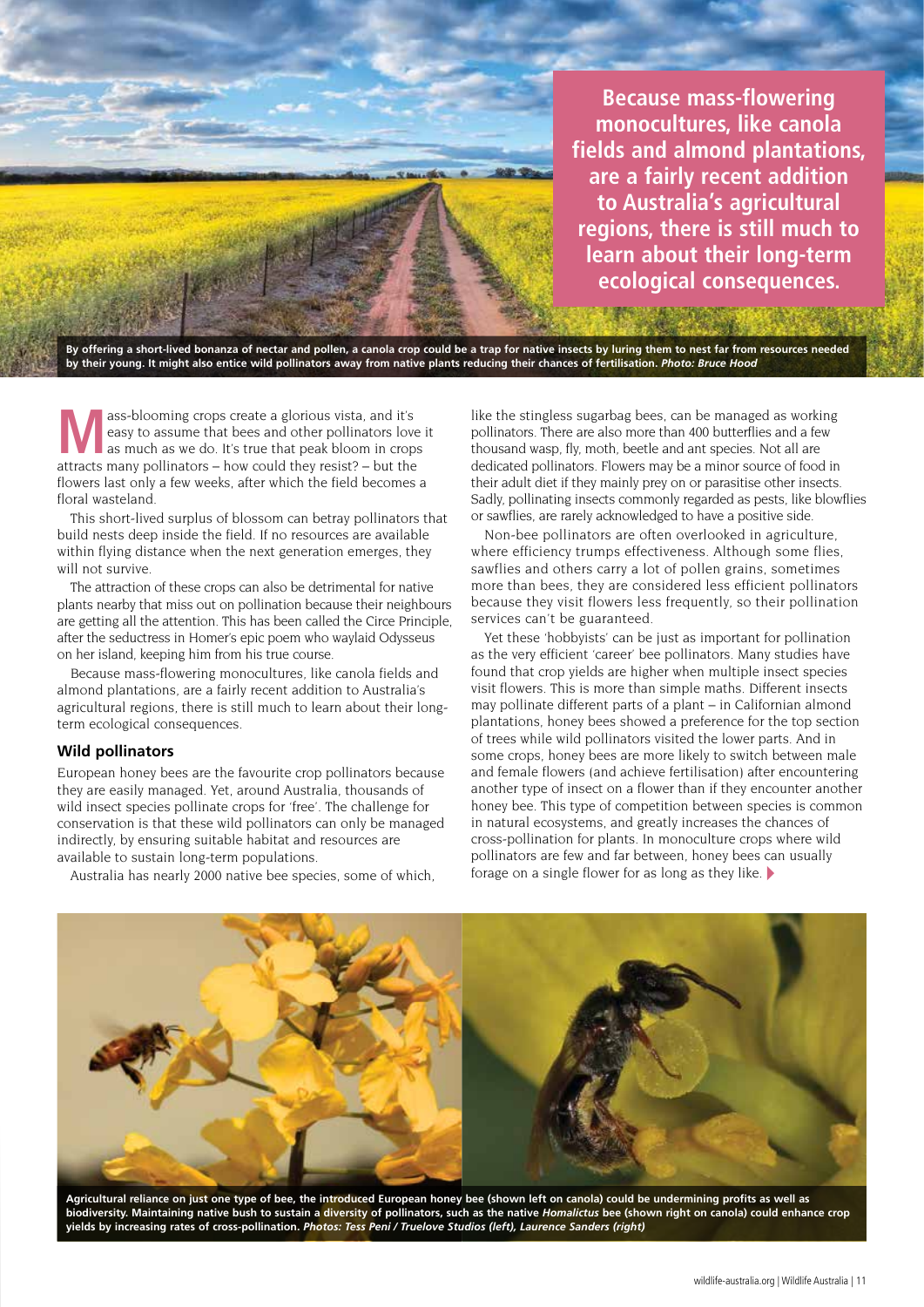**Many studies have found that crop yields are higher when multiple insect species visit flowers.**

**Competition between species for the nectar of long-stalked featherflower (***Verticordia densiflora***) (right), a Western Australian shrub, greatly increases the chances of cross-pollination. In contrast, large crops and orchards rely almost wholly on the European honey bee (left).** *Photo: Paula McManus (left), Fred and Jean Hort (right)*

Pollinator communities have co-evolved with flowering plants, so floral and pollinator diversity go together. Wild pollinators, particularly native bees, need habitats with diverse plants and structures. Flowers vary greatly in the quantity and quality of pollen and nectar on offer. Some flower visitors eat pollen grains, others the nectar, and some both. They also vary in their colour, scent and shape preferences. Beetles tend to favour pale flowers with strong, fruity scents, while native bees often go for bright yellow or purple flowers with high UV contrast against vegetation. Large flies are most often found on flat or bowl-shaped flowers, which give their short mouthpieces easy access to nectar. These are generalisations, and flower choices vary among families, species or individuals, depending on environmental factors and whether pollen or nectar is the food *du jour*.

Insect pollinators also need other plant resources, like saps and resins. Stingless bees use plant resins as chemical defence against predators and pathogens, and a recent study by Nora Drescher and others in southeast Queensland showed that a mixture of resins can be more effective than just one. Pollinators also need to nest or overwinter somewhere, such as under bark, leaf litter, in plant stems, stone cavities or dead wood. And if there is no food around when the young insect emerges from its nest, the nest-building will have been in vain. This is where mass-flowering crop landscapes fall short.

## **Almond blossom monocultures**

Fruit tree blossoms have inspired poets, artists and romantics for centuries, and symbolise life, fertility and awakening in many ancient and modern cultures. There is something inherently joyous

about a whole tree, still leafless, bursting into bloom at the first hint of warmth, as if it can't wait any longer for winter to be over.

As one of the first fruit trees to awaken from hibernation, almond trees have a strong emotional effect. Their 'superb and fearless flowers' aroused DH Lawrence to poetic rhapsody:

'The alien trees in alien lands; and yet

The heart of blossom,

The unquenchable heart of blossom!'

I spent two glorious springs in blossoming almond orchards investigating wild pollinator communities and habitat characteristics. In late August, the eerie winter stillness of a leafless plantation is shattered into a million pieces of light by a coordinated budburst, making it impossible to get excited about spring when it arrives.

The semi-arid mallee regions across southern Australia, with dry summers and wet winters, provide ideal conditions for almond trees, which originate from the desert regions of Iran and the Middle East. Almost two-thirds of those grown

commercially in Australia are in northwest Victoria, where I did my research. As the industry expands, huge plantations, many exceeding a thousand hectares, are encroaching on mallee woodlands and shrublands. Ecological research in the region

**The 'hobbyists' can be just as important for pollination as the very efficient 'career' bee pollinators.**



**The bee** *Amphylaeus obscuriceps* **on a bottlebrush.** *Photo: Jenny Thynne* 

**A katydid nymph on** *Petrophile brevifolia***.**  *Photo: Fred and Jean Hort* **A jewel beetle.** *Photo: Beth Kinsey*